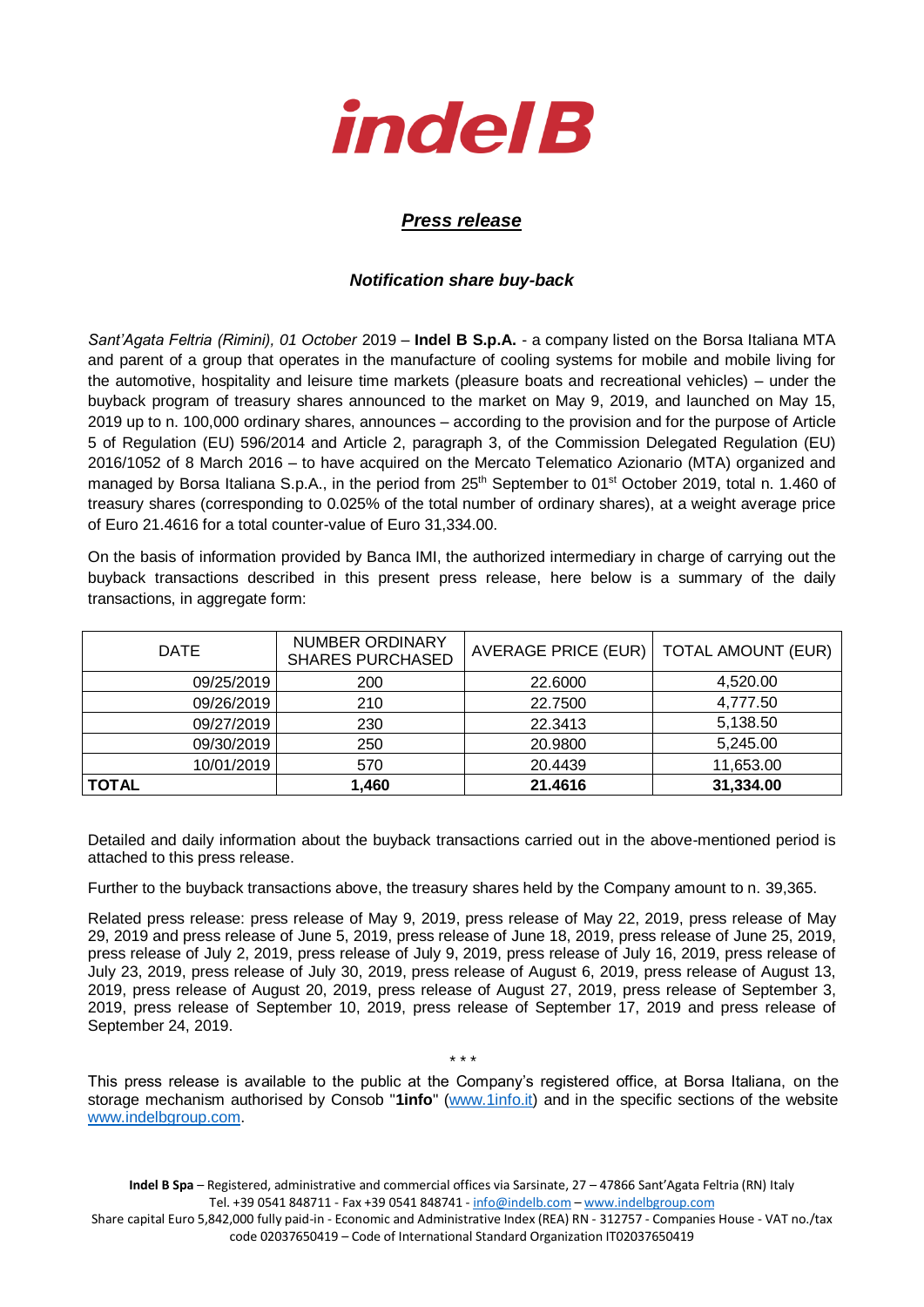*Indel B S.p.A. is a company listed on the MTA segment of the Italian stock exchange and is controlled by AMP.FIN S.r.l., in turn held entirely by the Berloni family. Indel B S.p.A. heads an important Group that operates worldwide and has been active for the last 50 years in the mobile cooling sector applicable to the Automotive, Leisure time and Hospitality cooling segments. The Group also operates in mobile climate control, with specific reference to the Automotive market, represented by commercial vehicles, minibuses, ambulances, agricultural and earth-moving machinery, and in the Cooling Appliances sector, which mainly comprises cellars for storing wine and small refrigerators for storing milk. The company has a market cap of approximately Euro 120 million.*

## **Contact details**

| <i>INDEL B</i>                | <b>POLYTEMS HIR</b>            | FAST-COM                       |
|-------------------------------|--------------------------------|--------------------------------|
| Controller & IR               | IR and Financial Disclosures   | <b>Media Relations</b>         |
| Consuelo Vagnini              | Bianca Fersini Mastelloni      | Paolo Santagostino             |
| +39 0541 848 855              | +39 06.69923324; +39 336742488 | +39 349 3856585                |
| consuelo. vagnini @indelb.com | b.fersini@polytemshir.it       | paolo.santagostino@fast-com.it |